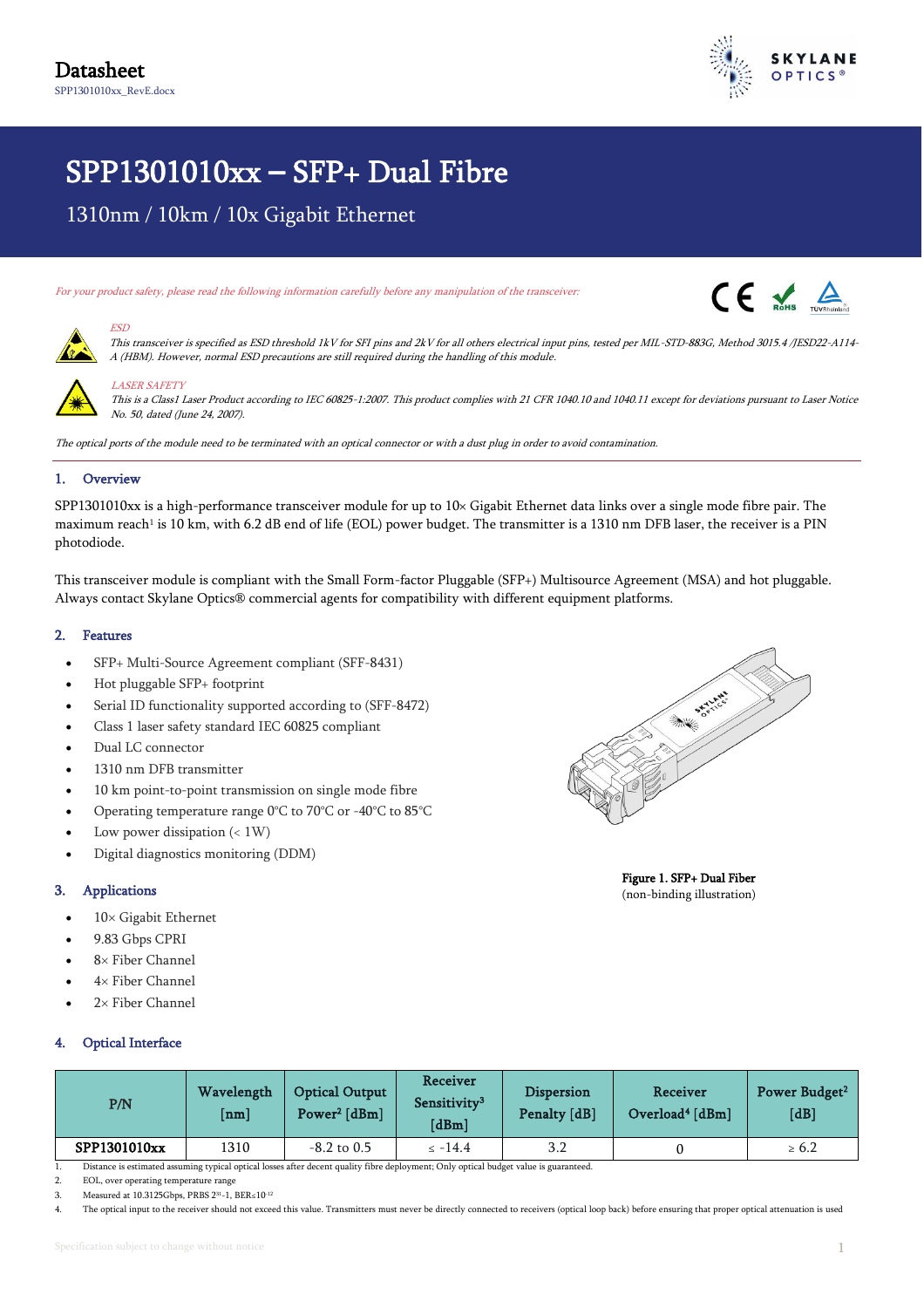# Datasheet

SPP1301010xx\_RevE.docx



#### 5. Technical Parameters

| 5.1. Recommended Operating Conditions |              |     |            |               |                                                           |  |  |
|---------------------------------------|--------------|-----|------------|---------------|-----------------------------------------------------------|--|--|
| Parameter                             | Min          | Typ | <b>Max</b> | Unit          | <b>Notes</b>                                              |  |  |
| Storage temperature                   | $-40$        |     | 85         | °C            |                                                           |  |  |
| Operating Case Temperature            | $\mathbf{0}$ |     | 70         | °C.           | SPP13010100D, SPP13010100B,<br>SPP1301010GD, SPP1301010AD |  |  |
|                                       | $-40$        |     | 85         | °C.           | SPP13010102D, SPP13010102B                                |  |  |
| Relative Humidity                     | 5            |     | 95         | $\frac{0}{0}$ | Non condensing                                            |  |  |
| Power Supply Voltage                  | 3.15         | 3.3 | 3.45       | V             |                                                           |  |  |
| Power Supply Current                  |              |     | 300        | mA            |                                                           |  |  |

### 5.2. Transmitter Optical Specifications

| Parameter               | Min    | Typ  | <b>Max</b> | Unit | <b>Notes</b> |  |
|-------------------------|--------|------|------------|------|--------------|--|
| Average Output Power    | $-8.2$ |      | 0.5        | dBm  |              |  |
| Centre Wavelength       | 1270   | 1310 | 1355       | nm   |              |  |
| Spectral Width (-20dB)  |        |      |            | nm   |              |  |
| <b>Extinction Ratio</b> | 3.5    |      |            | dB   |              |  |
| Dispersion Penalty      |        |      | 3.2        | dB   |              |  |

5. Output power coupled into a 9/125 μm single-mode fibre

| 5.3. Receiver Optical Specifications |      |            |         |      |              |  |
|--------------------------------------|------|------------|---------|------|--------------|--|
| Parameter                            | Min  | <b>Typ</b> | Max     | Unit | <b>Notes</b> |  |
| Receiver Sensitivity                 |      |            | $-14.4$ | dBm  |              |  |
| Receiver Overload                    |      |            |         | dBm  |              |  |
| Receiver Operating Range             | 1260 |            | 1565    | nm   |              |  |

6. Measured with 10.3125Gbps PRBS 231-1, BER≤10<sup>-12</sup>

#### 6. Transceiver Electrical Pad Layout

|                            |                |                 | VeeT        | 20 |                            |
|----------------------------|----------------|-----------------|-------------|----|----------------------------|
|                            | 1              | VeeT            | TD-         | 19 |                            |
|                            | $\overline{2}$ | Tx_Fault        | $TD+$       | 18 |                            |
|                            | 3              | Tx_Disable      | VeeT        | 17 |                            |
|                            | $\overline{4}$ | <b>SDA</b>      | VccT        | 16 |                            |
| Towards BEZEL $\leftarrow$ | 5              | SCL             | <b>VccR</b> | 15 | $\rightarrow$ Towards ASIC |
|                            | 6              | MOD_ABS         | VeeR        | 14 |                            |
|                            | 7              | RS <sub>0</sub> | $RD+$       | 13 |                            |
|                            | 8              | Rx_LOS          | $RD-$       | 12 |                            |
|                            | 9              | RS1             | VeeR        | 11 |                            |
|                            | 10             | VeeR            |             |    |                            |

Figure 2. Transceiver Electrical Pad Layout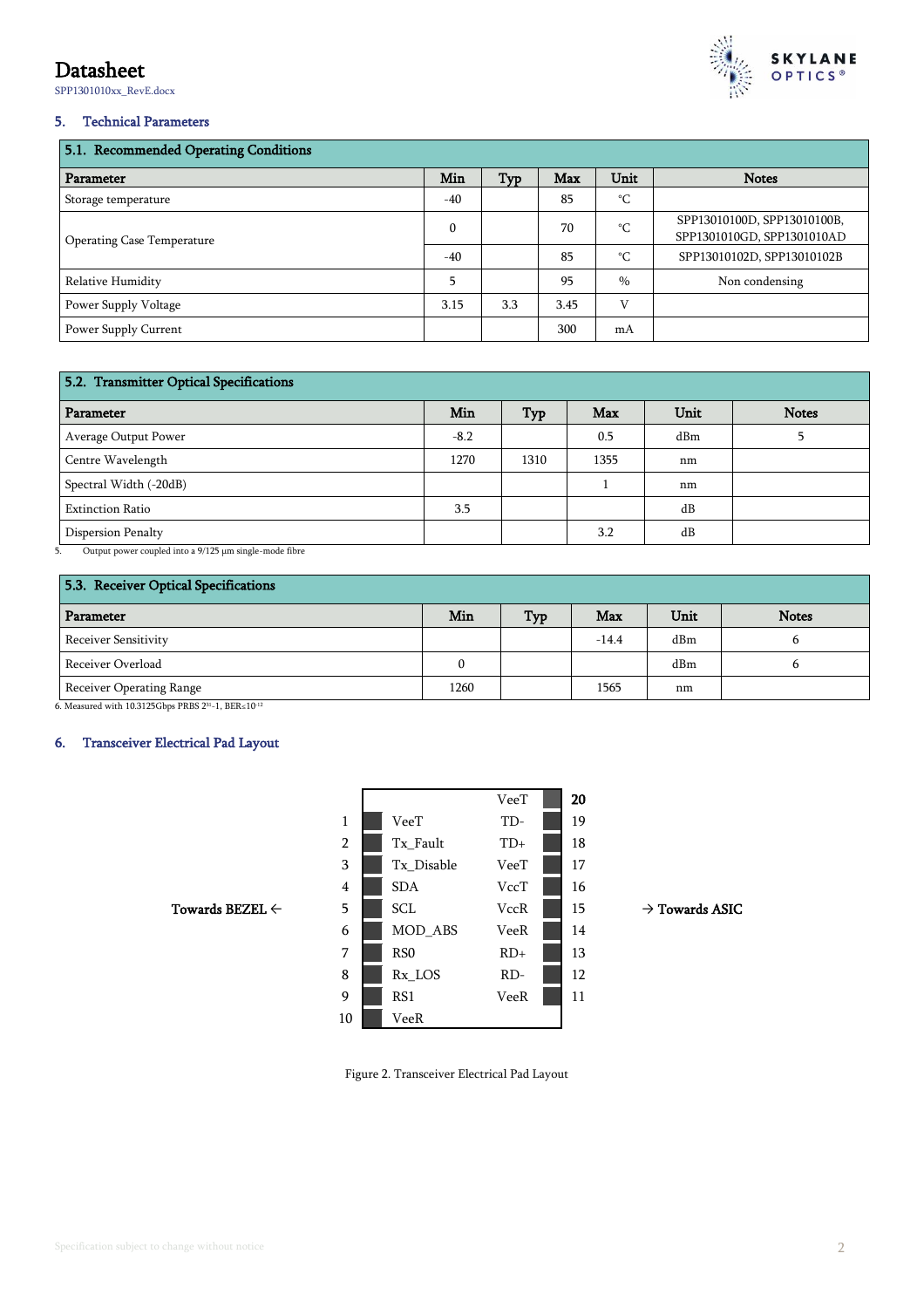# Datasheet

SPP1301010xx\_RevE.docx

#### 7. Module Electrical Pin Definition

#### SFP+ MSA (SFF-8431)

| <b>Pin Number</b> | <b>Name</b>      | <b>Function</b>                     |  |  |
|-------------------|------------------|-------------------------------------|--|--|
| 1                 | VeeT             | Module Transmitter Ground           |  |  |
| $\overline{2}$    | Tx Fault         | Module Transmitter Fault            |  |  |
| 3                 | Tx Disable       | <b>Transmitter Disable</b>          |  |  |
| 4                 | <b>SDA</b>       | 2-Wire Serial Interface Data        |  |  |
| 5                 | SCL              | 2-Wire Serial Interface Clock       |  |  |
| 6                 | Mod ABS          | Module Absent                       |  |  |
| 7                 | R <sub>S</sub> O | Not Used                            |  |  |
| 8                 | Rx LOS           | Receiver Loss of Signal             |  |  |
| 9                 | RS1              | Not Used                            |  |  |
| 10                | VeeR             | Module Receiver Ground              |  |  |
| 11                | VeeR             | Module Receiver Ground              |  |  |
| 12                | $RD-$            | Receiver Inverted Data Output       |  |  |
| 13                | $RD+$            | Receiver Non-Inverted Data Output   |  |  |
| 14                | VeeR             | Module Receiver Ground              |  |  |
| 15                | <b>VccR</b>      | Module Receiver 3.3V Supply         |  |  |
| 16                | VccT             | Module Transmitter 3.3V Supply      |  |  |
| 17                | VeeT             | Module Transmitter Ground           |  |  |
| 18                | $TD+$            | Transmitter Non-Inverted Data Input |  |  |
| 19                | TD-              | Transmitter Inverted Data Input     |  |  |
| 20                | VeeT             | Module Transmitter Ground           |  |  |

#### 8. EEPROM

SFP+ MSA (SFF-8472)